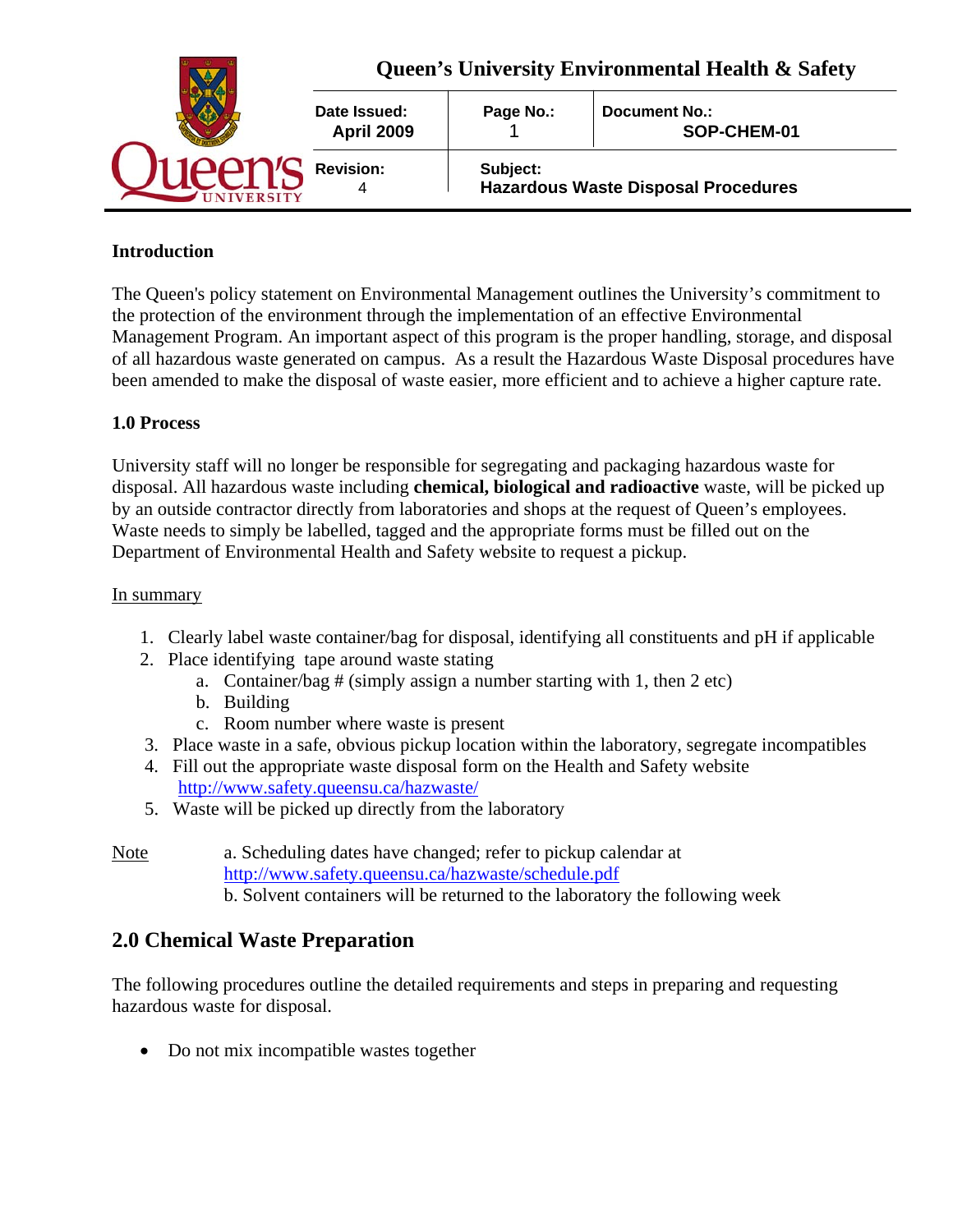

- Determine if another person or department could use any chemicals deemed as waste.
- NO HAZARDOUS CHEMICAL is to be flushed down the drain. (As per the City of Kingston Sewer Use Bylaw) Reference your MSDS, or contact The Department of Environmental Health and Safety (EH&S) if unsure of the chemical's properties.
- Some chemicals classified as EXPLOSIVES cannot be transported by regular means. If you come across any of these please call EH&S. Shock-sensitive compounds that are suspected to contain unstable PEROXIDES should be considered extremely dangerous and must be handled very carefully. To avoid the chance of an explosion, DO NOT attempt to open such bottles (i.e. dry ethers, dry picric acid, etc.) and call EH&S. Use caution when handling chemicals that can react dangerously with air, water, or other substances.
- Special arrangements must be made with EH&S for disposal of large amounts of chemicals constituting a laboratory cleanout (more than 20 bottles larger than 100 ml)

### **2.1 Laboratory Chemicals**

Original containers of chemicals are preferable, if using other containers ensure they are chemically compatible with the type of chemical you are disposing. Ensure containers are well sealed and the outside of the container is not contaminated. List all hazardous ingredients on container WHMIS label. Include pH for acids and basis.

### **2.2 Empty Chemical Containers**

EMPTY CONTAINERS that contained hazardous materials, or contain minor residue must be disposed of as hazardous waste. No bottles or containers are to be thrown out in the regular garbage. Do not clean out bottles and flush the residue down the drain. Ensure bottles are well sealed and labelled with the original contents as well as the words "Empty"

### **2.3 Large Quantities of Waste**

Specialized 5L non-breakable containers can be purchased for non-corrosive, non-flammable waste from the Department of Environmental Health and Safety. See Section 9.0 for ordering information. These are only recommended for small quantities of waste (less than 5 L/week). If you are producing larger amounts, you should purchase a round 20L plastic UN approved pail (Contact EH&S). If the container is to be returned and reused, it must be clean and clearly labelled with the building and room number so a return location can be determined. Hold containers for disposal until they are 90% full, unless you produce very small quantities of waste (i.e. less than one full container per month). This is to avoid weekly disposal of partially filled containers.

For very large amounts a 200 L drum may be appropriate, contact EH&S to make arrangements.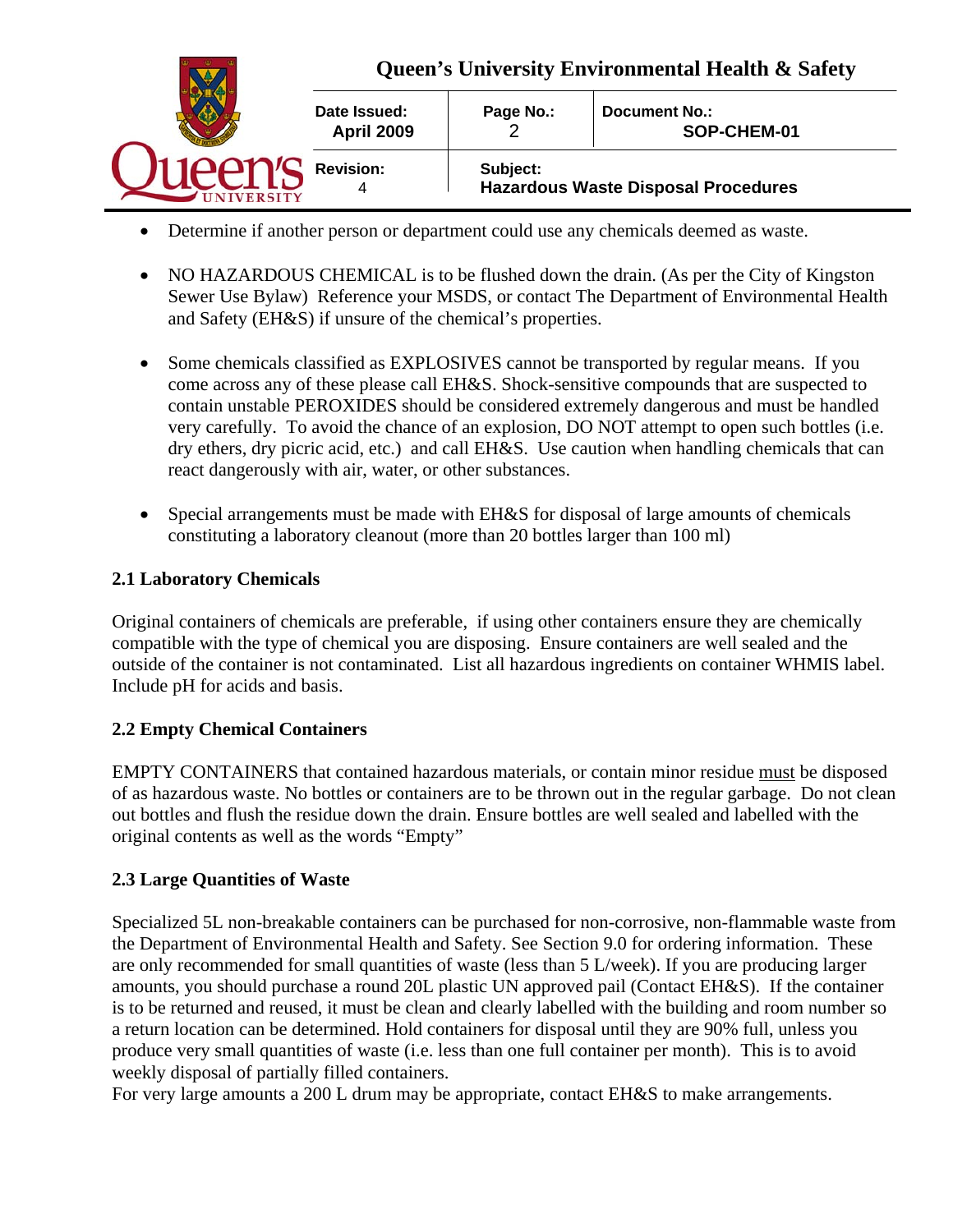|  | Queen's University Environmental Health & Safety |                                                        |                              |  |
|--|--------------------------------------------------|--------------------------------------------------------|------------------------------|--|
|  | Date Issued:<br><b>April 2009</b>                | Page No.:                                              | Document No.:<br>SOP-CHEM-01 |  |
|  | <b>Revision:</b>                                 | Subject:<br><b>Hazardous Waste Disposal Procedures</b> |                              |  |

## **2.4 Flammable Solvent Waste**

Flammable solvent waste should be placed in Safety Disposal cans. These are the red or white, 10 or 20 litre, wide mouth containers. Cans must be clean (remove sludge and dispose as solid chemical waste), with a functioning and intact flame arrestor, and clearly labelled with the building and room number so a return location can be determined. Halogenated and non-hallogenated solvents can be mixed in the same containers. Identify at least two chemical constituents of the highest concentration in the safety can (excluding water) and any highly toxic or reactive chemicals.

 If you generate smaller amounts of solvent use the appropriate container and dispose of the waste as chemical not solvent waste.

**Laboratory safety cans will be returned a week after the pickup, not the same day**. Please dispose of solvents frequently to account for the longer return time, alternatively contact EH&S at 32999 if you require extra containers for your lab. EH&S has a limited number of containers available for free as part of the new system.

Fill to 90% capacity (maximum to bottom of flame arrestor) to provide sufficient headspace for changes in ambient temperatures. Hold containers for disposal until they are 90% full, unless you produce very small quantities of waste (i.e. less than one full can per month). This is to avoid weekly disposal of partially filled containers.

For proper handling and storage of solvent waste refer to the Queen's University Laboratory Flammable & Combustible Liquids Handling Procedures SOP-CHEM-07

## **2.5 Oil**

Oil waste will be picked up in an appropriate container that is clean and properly sealed. Containers should not be larger than 20 L, unless special arrangements have been made with EH&S. Leaking containers will not be picked up.

### **2.6 Photographic Developer and Fixer**

Photographic waste is picked up in 20 L UN approved plastic pails with a wide mouth. These can be purchased from EH&S. The containers must be clean and clearly labelled with the building and room number so a return location can be determined. Hold containers for disposal until they are 90% full, unless you produce very small quantities of waste (i.e. less than one full container per month). This is to avoid weekly disposal of partially filled containers.

**Waste containers will be returned a week after the pickup, not the same day**. Please dispose of liquid waste frequently to account for the longer return time, alternatively contact EH&S if you require extra containers for your lab.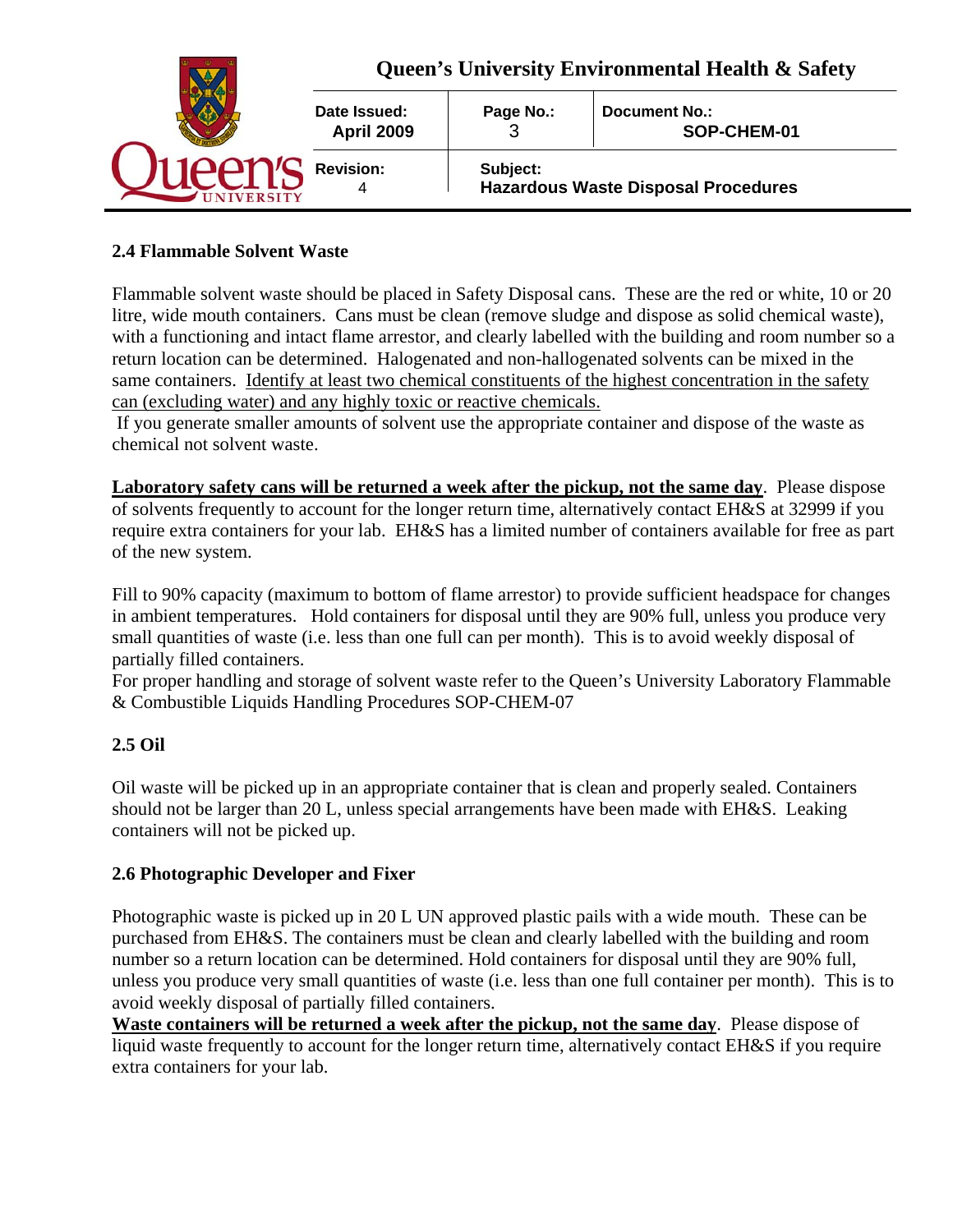

### **2.7 Batteries**

All waste batteries must be placed in a container such as a box or bag. Seal any leaking batteries in plastic bags ensuring there are no leaks. Leaking batteries/bags will not be picked up. Accumulate a small box (1'x1') prior to disposal if possible. Request a pickup using the Chemical Waste Disposalt form.

## **2.8 Paint**

Latex paint can be disposed in the regular garbage, provided the cans have been allowed to dry and no liquid paint residue is present. All other paints will be picked up as chemical waste. Ensure cans are sealed and not leaking. For easier handling, place cans in a cardboard box.

### **2.9 Aerosol Cans/Compressed Gas Cylinders**

Do not throw aerosol cans & cylinders out with regular garbage. Place all cans in a box and dispose as Chemical waste.

### **2.10 Silica Gel**

Waste silica will be picked up in plastic jugs, glass bottles and/or 20 L pails. Dispose as chemical waste.

#### **2.11 Asbestos**

Research departments can request pickup of materials containing asbestos (burner plates, gloves, clamps etc) by filling out the chemical request form. Ensure material is well sealed in a bag and labeled "Asbestos". Equipment, such as ovens, containing asbestos should be handled through the University's Equipment Decommissioning system at http://www.safety.queensu.ca/decom/decomrequest.htm.

#### **2.12 Polychlorinated Bi-Phenyls (PCBs)**

DO NOT bulk any liquid potentially contaminated with PCBs. If PCBs are suspected, contact EH&S to make special arrangements for testing and transportation. Please call EH&S for the disposal of transformers, old capacitors, ballasts and other parts that could potentially contain PCBs.

### **2.13 X-Ray Film**

Do not throw x-ray film in regular garbage. Place all film in a box clearly labelled WASTE X-RAY FILM and dispose as chemical waste.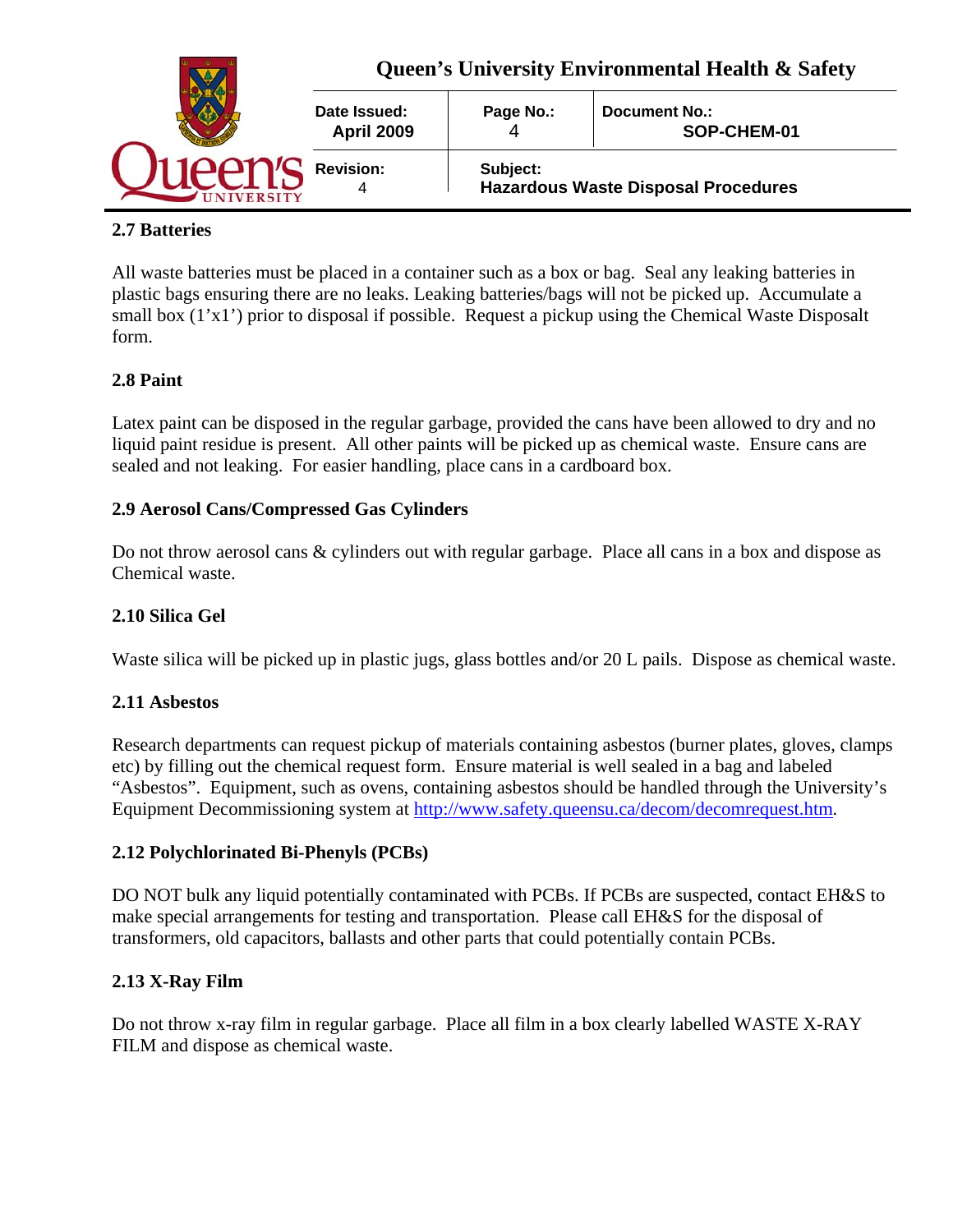

## **2.14 Sharps**

Sharps containers must be segregated into chemical or biological sharps. Refer to SOP-SAFETY-12 Sharps Disposal. Use only approved sealable sharps containers. For Chemical sharps deface all biohazard symbols and identify at least two chemical constituents of the highest concentration in the sharps container and any highly toxic or reactive chemicals. Write these on the sharps container and the request form, along with the words "Chemically contaminated sharps". Dispose as chemical waste.

## **2.15 Pasteur Pipets**

Pasteur pipets must be treated as chemical sharps. Place pipets in a box lined with 6 ml plastic or other suitable hard non leaking container, seal when full and dispose as chemical waste. Label clearly as "Chemically contaminated Pasteur pipets" and include at least two chemical constituents of the highest concentration and any highly toxic or reactive chemicals.

# **3.0 Biohazard Waste Preparation**

Most material can simply be decontaminated or disinfected and subsequently handled as normal waste. Some material must be sent for incineration.

All biohazard material from laboratories:

Level 1 must be disinfected prior to disposal

Level 2 must be disinfected before removal from lab or double bagged for autoclaving or sent for incineration

- Disinfected material that is no longer biohazardous must be placed in a regular garbage bag after ensuring that all biohazard warning labels are defaced.
- Most liquids generated from research activities (after disinfection) are suitable for sewer disposal. All wastes to be disposed of by sewer must be registered and approved by E.H.&S. to ensure compliance with the City of Kingston sewer-use bylaw.
- All sharps must be placed in an approved sharps (hard shell) container (available from Department of Environmental Health and Safety). The surface of the container should be decontaminated using a method appropriate for the biohazards in use in the laboratory, prior to it being sent for incineration, as per SOP-SAFETY-12 Sharps Disposal.
- All animal carcasses must be placed in 6 mil dark plastic bags (body bags) (available from the Department of Environmental Health & Safety) and frozen prior to being sent for incineration.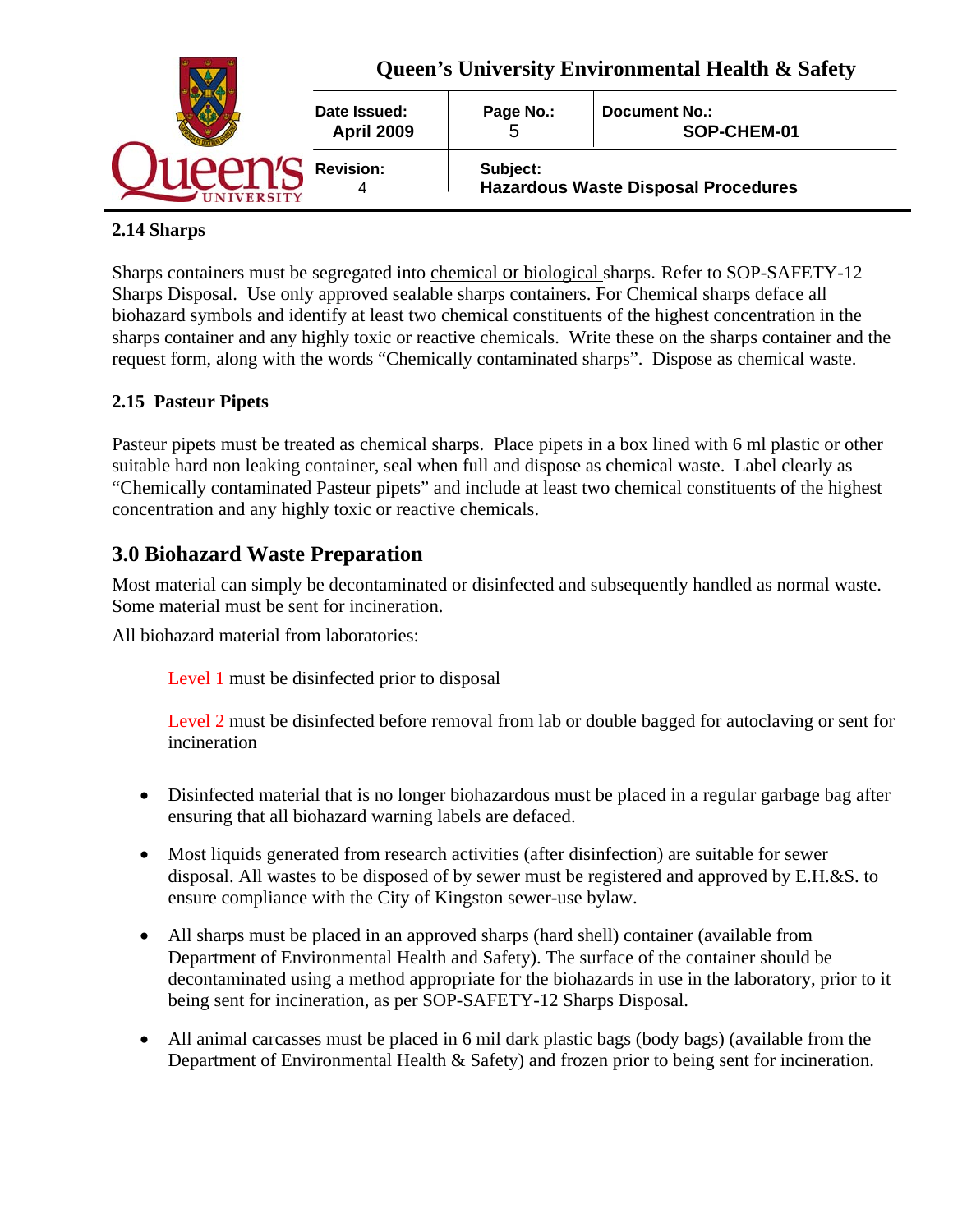

# **4.0 Radiation Waste Preparation**

- DEFACE all radioactive warning labels (don't use radioactive warning tape to seal bag)
- SEGREGATE all solid isotope waste and pack them in separate bags
- SEPARATE liquid-filled scintillation vials from all other material and lead pigs from any other wastes - wipe test pigs (keep record) and make arrangements through EH&S.

# **5.0 Identification**

Complete and accurate identification of all chemical waste is the most important factor in providing safe and environmentally sound hazardous waste management. Furthermore, it is **illegal to transport unknown materials** under the TDG Regulation. It is therefore essential that the chemical name, contaminants and concentrations be identified.

NOTE: For mixed solvent waste, chemically contaminated sharps and pasteur pipets waste, identify at least two chemical constituents of the highest concentrations (excluding water) and any other highly toxic or reactive chemical.

#### **NOTE: INDIVIDUAL DEPARTMENTS MUST COVER ALL COSTS OF ANALYSIS/IDENTIFICATION WHEN THE IDENTITY OF A MATERIAL CANNOT BE DETERMINED WITH CERTAINTY.**

 Label all containers (bottles, bags, jugs, pails etc) containing chemical, biohazard or radiation waste as per WHMIS requirements clearly identifying all hazardous components and concentrations.

### **5.1 Chemical and Solvent Waste**

**Includes**: laboratory chemicals, cleaning products, ethidium bromide gels, ethidium bromide contaminated waste(gloves, paper towels etc), phenol/chloroform contaminated waste, chemically contaminated sharps, mercury, mercury containing bulbs and thermometers, x-ray film, oil, paint cans, aerosols, batteries, silica gel, pesticides and herbicides, flammable and combustible liquids, 10 or 20 L solvent cans, lead, asbestos, etc. **but does not include** explosives, see section 2.0, or materials containing or contaminated with polychlorinated bi-phenyls (PCB's). See section 2.12.

### **Label**

In addition to a WHMIS label that must include the chemical constituents, place a colored tape (any tape you can write on will be sufficient) around the neck of the containers to be disposed of indicating the following: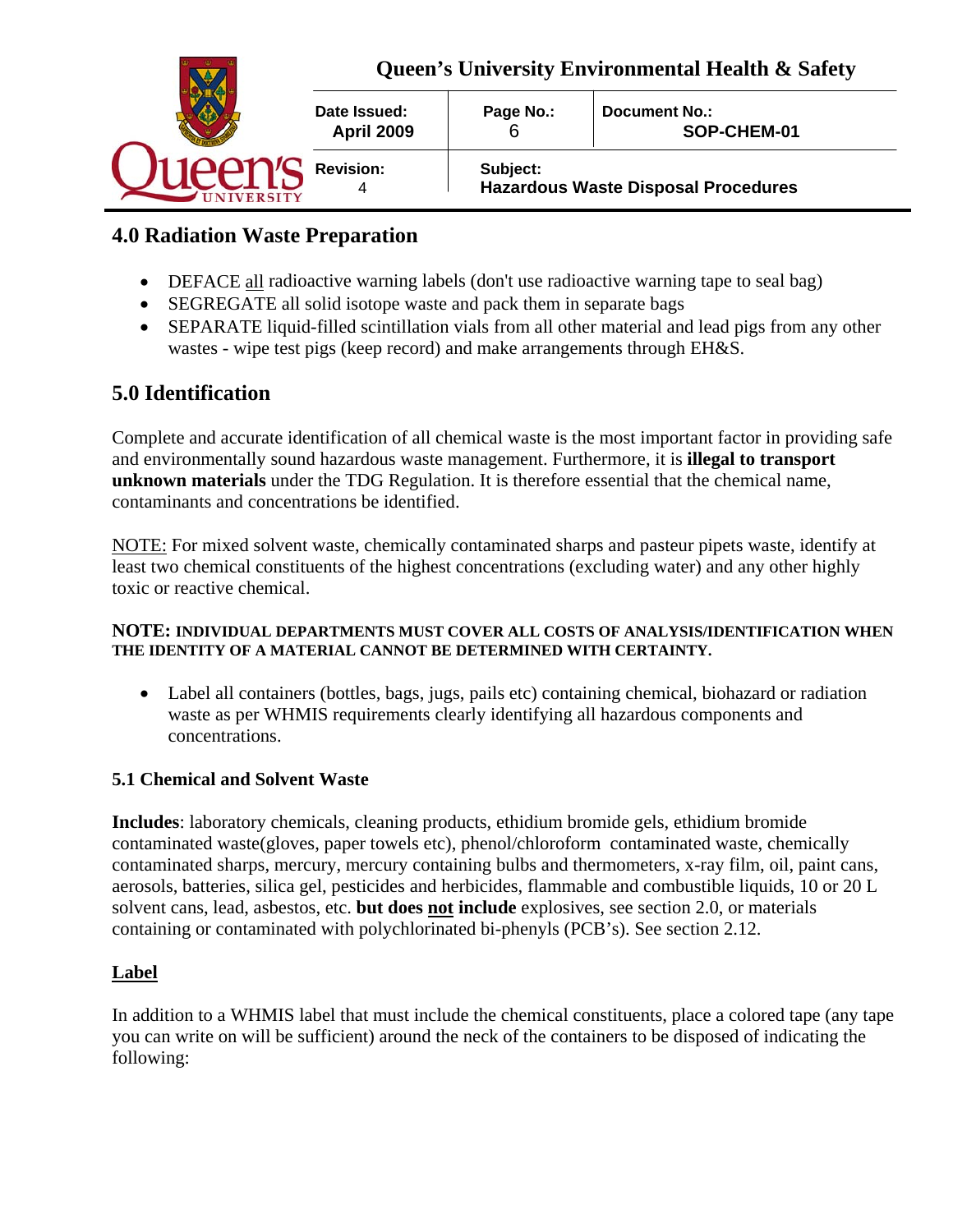

- 1. Container # (assign a number starting with 1, then 2 etc. Do not duplicate numbers for waste, whether biological, radioactive or chemical.)
- 2. Building
- 3. Room number where chemical is located

## **5.1.1 Flammable Solvent Waste**

Identify at least two chemical constituents of the highest concentration in the safety can (excluding water) and any highly toxic or reactive chemicals.

## **5.1.2 Empty Chemical Containers**

Ensure empty chemical bottles are labeled with the original WHMIS label describing the previous chemical constituents. Also mark "Empty" on the container. Container numbers and contents descriptions do not need to be assigned to empty bottles, simply enter the total number of empty containers on the "Empty Containers" pickup request form.

### **5.1.3 Small Containers**

Small chemically compatible bottles of chemicals such as enzymes, indicators, proteins, and other organics of 50 ml/g or less may be packaged together in a box or bag and then labeled together as per section 5.1.

### **5.1.4 Sharps**

Sharps containers must be segregated into chemical and biological sharps. For chemical sharps deface all biological markings and label container with "Chemically contaminated Sharps" dispose as chemical waste. Refer to SOP-SAFETY-12 Sharps Disposal.

### **5.2 Biohazard waste**

**Includes**: Biohazardous waste that must be disposed of by incineration, human or animal anatomical waste, noticeable quantities of blood, biohazard sharps containers, some biological toxins (e.g. lipopolysacharide (LPS)), and biohazardous waste that is contaminated with chemicals that would not be compatible with autoclave decontamination.

Note: that incineration is sometimes the recommended strategy for blood and anatomical waste because of aesthetics and sensitivities associated with the waste, not because they necessarily pose any significant risk to human health, although in the case of fresh human blood and tissue that would be a concern.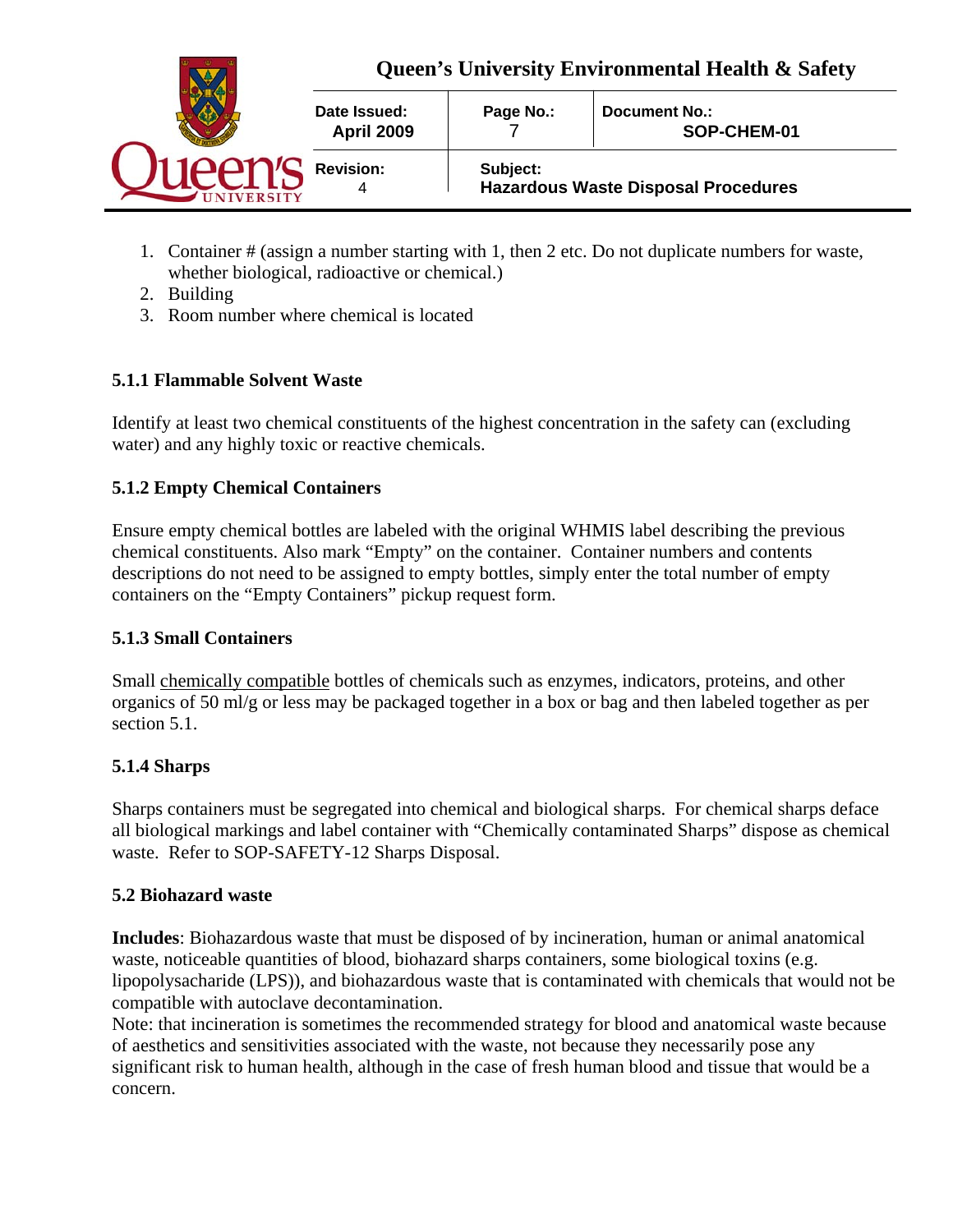

Biohazard waste that can be safely and effectively decontaminated by autoclaving should continue to be treated in that way prior to disposal in the regular waste stream (labeled as "**decontaminated**").

## **Label**

In addition to a WHMIS label, place a colored tape (any tape you can write on will be sufficient) around the neck of the containers to be disposed of indicating the following:

- 1. Container # (assign a number starting with 1, then 2 etc. Do not duplicate numbers for waste whether biological, radioactive or chemical.)
- 2. Building
- 3. Room number where chemical is located

## **5.3 Radiation Waste**

**Includes**: Scintillation vials, radioactive solid and aqueous waste, vials, **but does not include** sealed sources. For disposal of sealed sources contact the university Radiation Safety officer.

### **Label**

- 1. Fill out a yellow radiation tag and
- 2. Write a **container #** on the tag. (Assign a number starting with 1, then 2 etc. Do not duplicate numbers for waste whether biological, radioactive or chemical.
- 3. Place the tag around the neck of the waste container to be disposed.

Tags can be obtained from the Department of Environmental Health & Safety http://www.safety.queensu.ca/supplies.pdf

## **6.0 Waste Pickup Location**

A chemical technician will come directly into the lab/shop to pick up your hazardous waste. It is therefore important that you clearly indicate on the request form the location in the lab where the tagged waste is located. Please use the following guidelines for the safe storage and segregation of your waste.

## **6.1 Chemical Waste**

Consolidate all chemicals for disposal in one safe location, such as a fumehood, based on chemical compatibility. Place chemicals of different chemical properties into secondary containers such as a tray to provide physical segregation and avoid reaction should a chemical spill or leak. Alternatively use a safe distance to segregate incompatible chemicals. The original storage location(s) can be used, please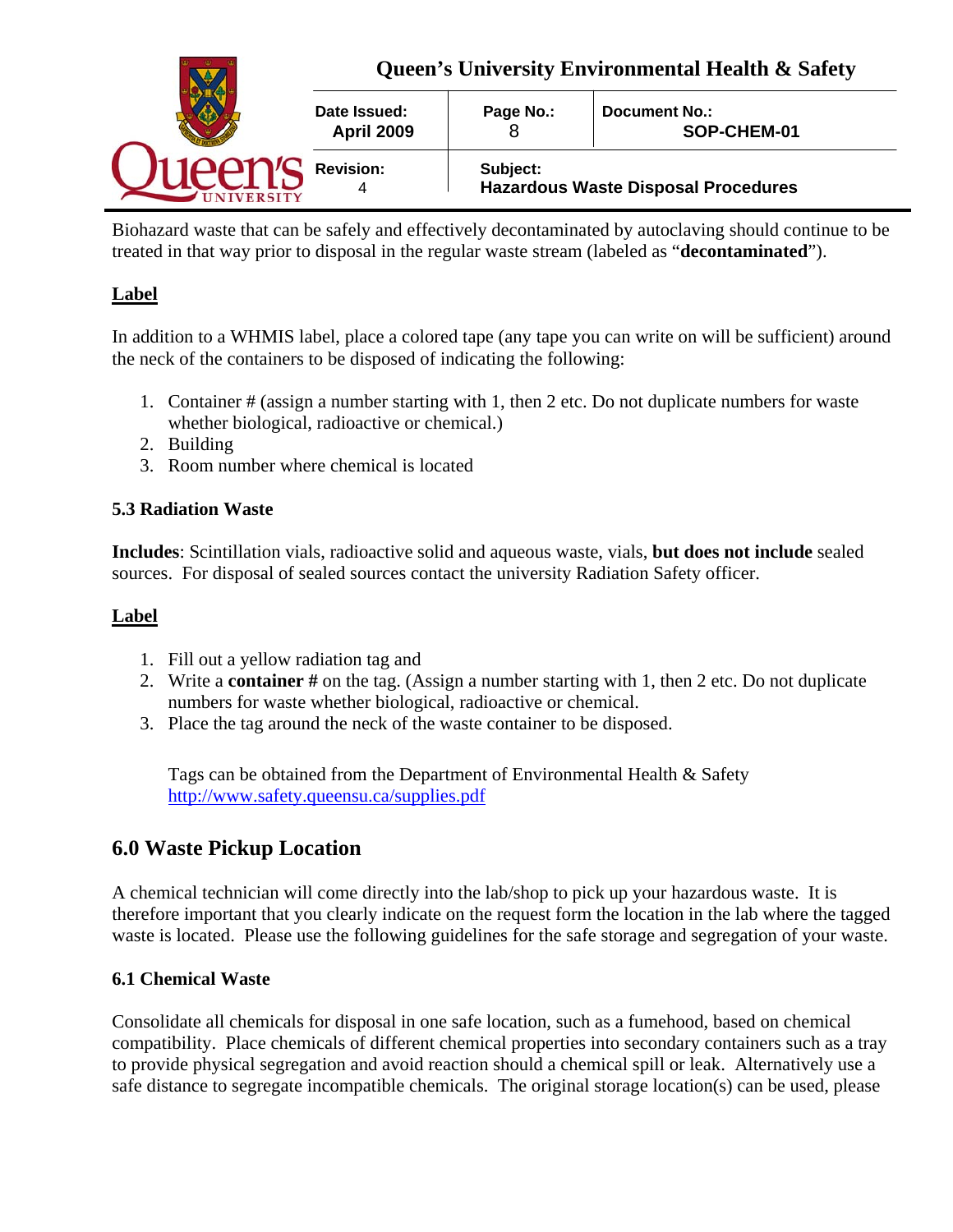

gather any chemicals from the same group together for ease of pickup and clearly indicate location on the request form.

## **6.2 Solvents**

A maximum of 50 L of Flammable liquids is allowed in the open laboratory. Any amount beyond this must be in a flammable storage cabinet. Waste Solvent cans are classified as flammable waste, therefore, ensure this amount is not exceeded. Refer to Laboratory Flammable & Combustible Liquid Handling Procedures SOP-CHEM-07 or General Flammable & Combustible Handling Procedures EHS SOP-CHEM-08 for non-laboratory areas. Store any solvent waste for pickup in accordance with these procedures and clearly indicate location on request form. Gather cans or bottles in one location if possible for ease of pickup.

**Note**: The online **solvent request form** should only be used for 10 or 20 L safety containers (Solvent cans). Bottles (4L or less) of solvent should be requested using the **chemical request form**.

### **6.3 Biohazard waste**

Keep waste in your normal storage location within the laboratory and indicate location on form. Leave tagged bags or jugs clearly visible.

#### **6.4 Radioactive waste**

Keep waste in your normal storage location within the laboratory and indicate location on form. Leave tagged bags or jugs clearly visible.

## **7.0 Pickup Request**

Only online electronic requests will be accepted. If you do not have access to a computer please speak with your supervisor. Pickups will take place on alternating Wednesdays:

- Week 1: Solvent waste (10 or 20L solvent cans only), biological, radioactive, empty containers
- Week 2: All solvent(10 or 20L solvent cans +bottles), chemical, empty bottles.

Refer to online **Waste Pickup Schedule** at http://www.safety.queensu.ca/hazwaste/schedule.pdf to determine what type of waste is being picked up that week.

Pickup requests must be received no later than 9:00 am on Tuesday to ensure your waste is picked up that week.

**Note**: If a pickup is missed, waste will be picked up on the next scheduled date.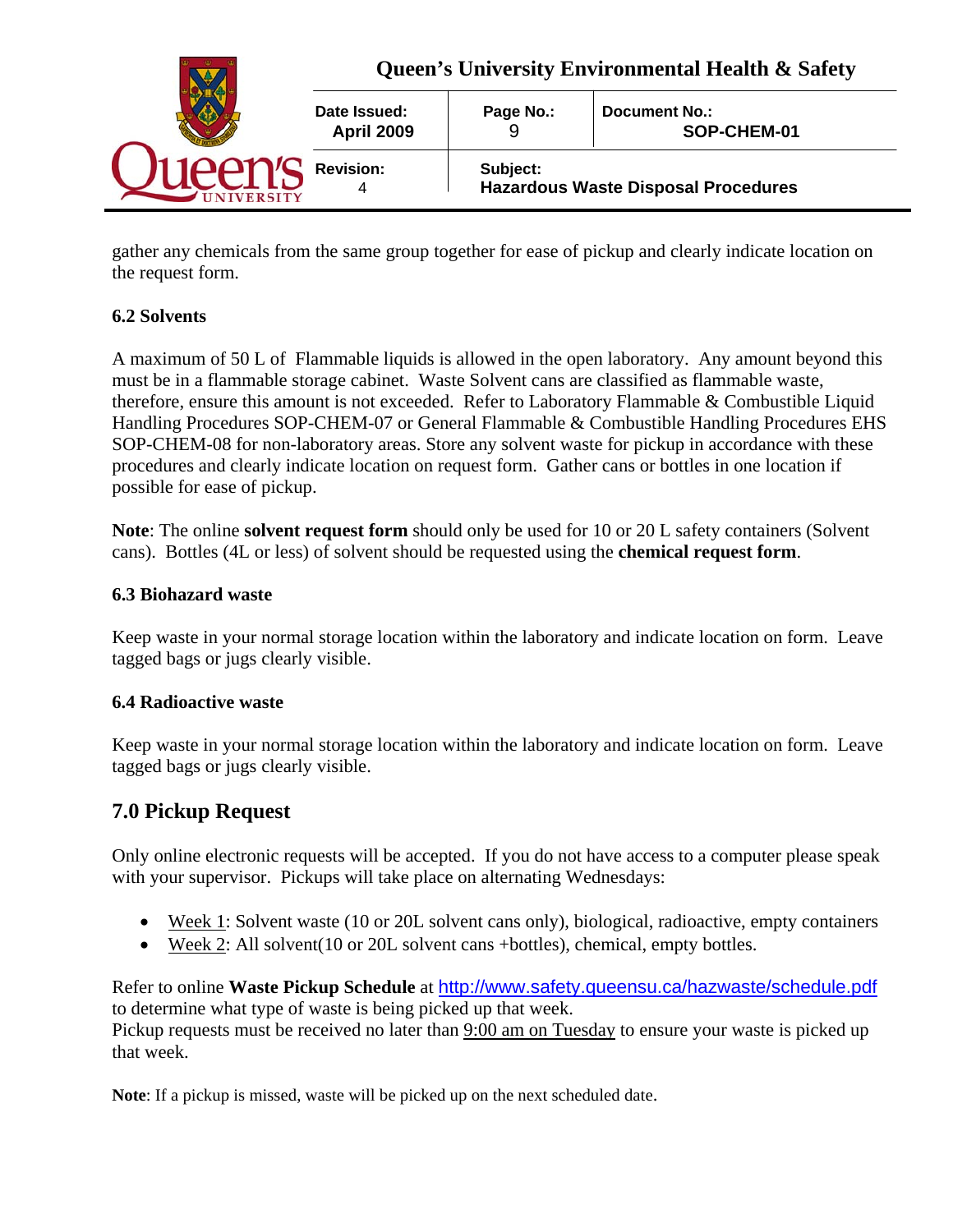

## **7.1 Requesting a pickup online:**

- 1. Go to http://www.safety.queensu.ca/hazwaste/
- 2. Click on the appropriate category of waste (Chemical, Solvent, Empty Containers, Biological or Radioactive). This page can also be accessed from the main safety webpage by selecting **Waste Disposal** under the Chemical, Biosafety, Radiation tabs.
- 3. Fill out all fields on the form, call EH&S at 32999 if you encounter difficulties.
- 4. Click Submit to complete your request

#### **Note:**

- Fill out the complete waste description including all contaminants and corresponding concentrations. Include pH for acids and bases. Do not use trade names or formulas unless necessary.
- For empty bottles that used to contain chemicals, use the Empty Containers form.
- Clearly indicate the location of the chemical in the lab
- An **account code** is required for cost recoverable and independent departments only (PPS, Printing, AMS clubs and organizations, etc.) NOT Queen's research and administration departments.

Important: In the event that no one is in the laboratory at the time of the pickup, the contractor will have full access to pickup your tagged waste. They will be accompanied by staff from Environmental Health & Safety Staff for a number of weeks. Please contact Environmental Health & Safety if there are any access issues.

## **8.0 Waste Rejection Criteria**

EH&S reserves the right to reject any waste that does not meet the specified criteria for proper disposal. The researcher will be contacted by EH&S and asked to correct the problem.

# **9.0 Supplies Ordering Information**

Several waste disposal supplies can be obtained from Environmental Health & Safety by filling out a form on the http://www.safety.queensu.ca/supplies.pdf. Include an account code, room number, department and building information with your order. Items available include waste disposal bags, sharps containers, 5L waste containers, radioisotope tags, 20 L UN pails etc.